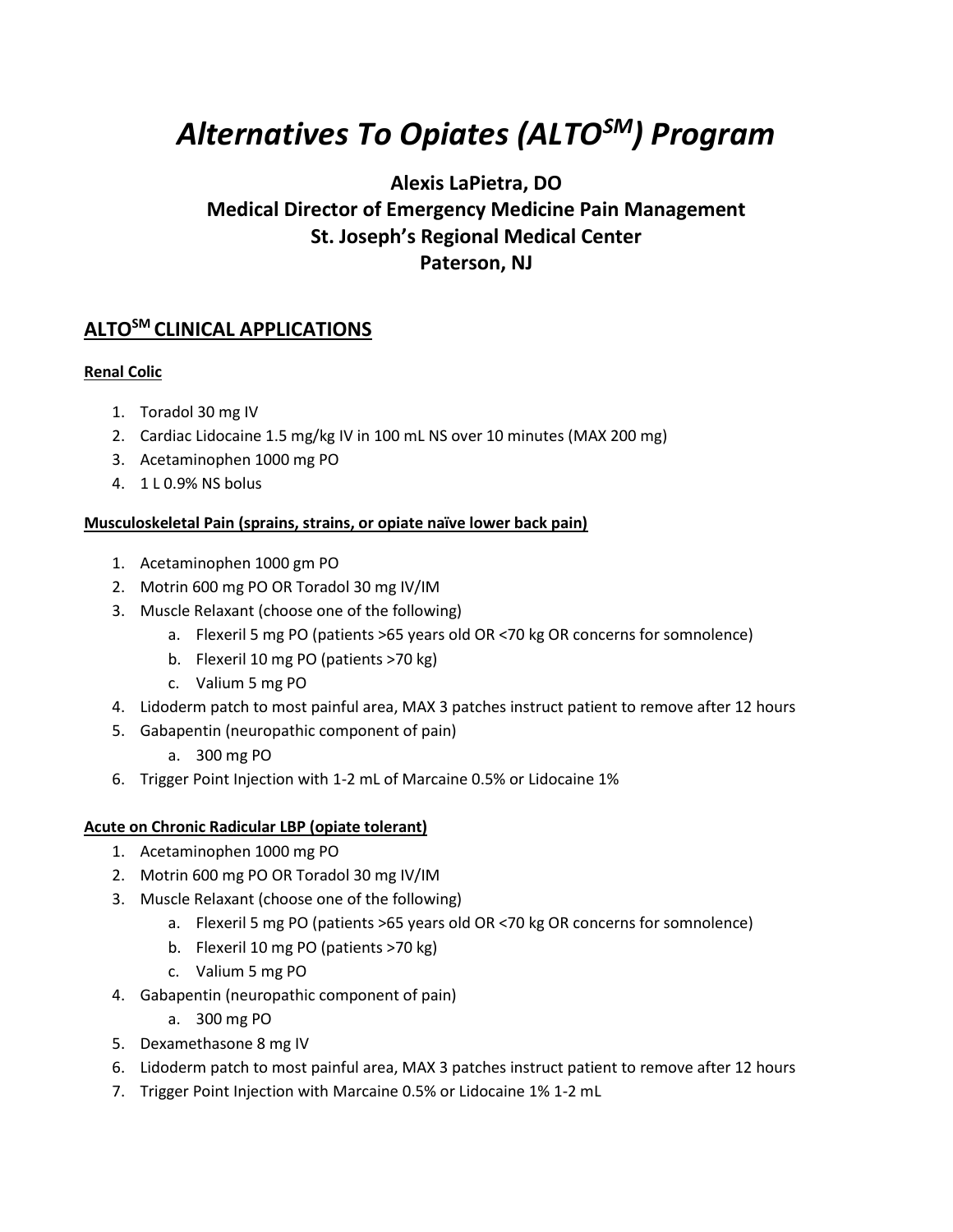- 8. Ketamine 0.1-0.3 mg/kg in 50 cc NS over 10 minutes
	- a. Ketamine 0.1 mg/kg/hour until pain is tolerable

#### **Headache**

- 1. Reglan 10 mg PO/IV
- 2. 1 L 0.9% NS bolus
- 3. Motrin 600 mg PO Or Toradol 30 mg IM/IV
- 4. Tylenol 1000 mg PO
- 5. Cervical or Trapezius Trigger Point Injection with Marcaine 0.5% or Lidocaine 1% **If <50% pain relief then**
- 6. Magnesium 1 gm IV over 60 minutes
- 7. Valproic Acid 500 mg/50 cc NS over 20 mins
- 8. Dexamethasone 4-8 mg IV
	- **If <50% pain relief then**
- 9. Haldol 5 mg IV **If <50% pain relief then** place in OBS unit with Neuro consult

# **Extremity Fracture or Joint Dislocation**

## **(Steps 1-3 done while setting up for block)**

- 1. Ketamine Intranasal 0.5 mg/kg (concentration 50 mg/mL)
	- a. MAX dose 50 mg; MAX volume per nare 1 mL
- 2. Nitrous Oxide titrate up to 70%
- 3. Tylenol 1000 mg PO
- 4. Ultrasound Guided Regional Anesthesia
	- a. Joint Dislocation
		- i. Lidocaine 0.5 % peri-neural infiltration (MAX 5 mg/kg)
	- b. Extremity Fracture
		- i. Ropivacaine 0.5% peri-neural infiltration (MAX 3 mg/kg)

#### Copyright©2015 St. Joseph's Healthcare System All Rights Reserved

## **References**

- 1. [Balakrishnamoorthy](http://www.ncbi.nlm.nih.gov/pubmed/?term=Balakrishnamoorthy%20R%5BAuthor%5D&cauthor=true&cauthor_uid=25122642) R, Horgan I, [Perez S,](http://www.ncbi.nlm.nih.gov/pubmed/?term=Perez%20S%5BAuthor%5D&cauthor=true&cauthor_uid=25122642) [Steele MC,](http://www.ncbi.nlm.nih.gov/pubmed/?term=Steele%20MC%5BAuthor%5D&cauthor=true&cauthor_uid=25122642) [Keijzers GB.](http://www.ncbi.nlm.nih.gov/pubmed/?term=Keijzers%20GB%5BAuthor%5D&cauthor=true&cauthor_uid=25122642) Does a single dose of intravenous dexamethasone reduce Symptoms in Emergency department patients with low Back pain and RAdiculopathy (SEBRA)? A double-blind randomised controlled trial. *[Emerg](http://www.ncbi.nlm.nih.gov/pubmed/?term=Balakrishnamoorthy+2015)  [Med J.](http://www.ncbi.nlm.nih.gov/pubmed/?term=Balakrishnamoorthy+2015)* 2015 Jul;32(7):525-30.
- 2. [Blaivas](http://www.ncbi.nlm.nih.gov/pubmed/?term=Blaivas%20M%5BAuthor%5D&cauthor=true&cauthor_uid=21883635) M, [Adhikari S,](http://www.ncbi.nlm.nih.gov/pubmed/?term=Adhikari%20S%5BAuthor%5D&cauthor=true&cauthor_uid=21883635) [Lander L.](http://www.ncbi.nlm.nih.gov/pubmed/?term=Lander%20L%5BAuthor%5D&cauthor=true&cauthor_uid=21883635) A prospective comparison of procedural sedation and ultrasound-guided interscalene nerve block for shoulder reduction in the emergency department. *[Acad Emerg Med](http://www.ncbi.nlm.nih.gov/pubmed/21883635)*. 2011 Sep;18(9):922-7.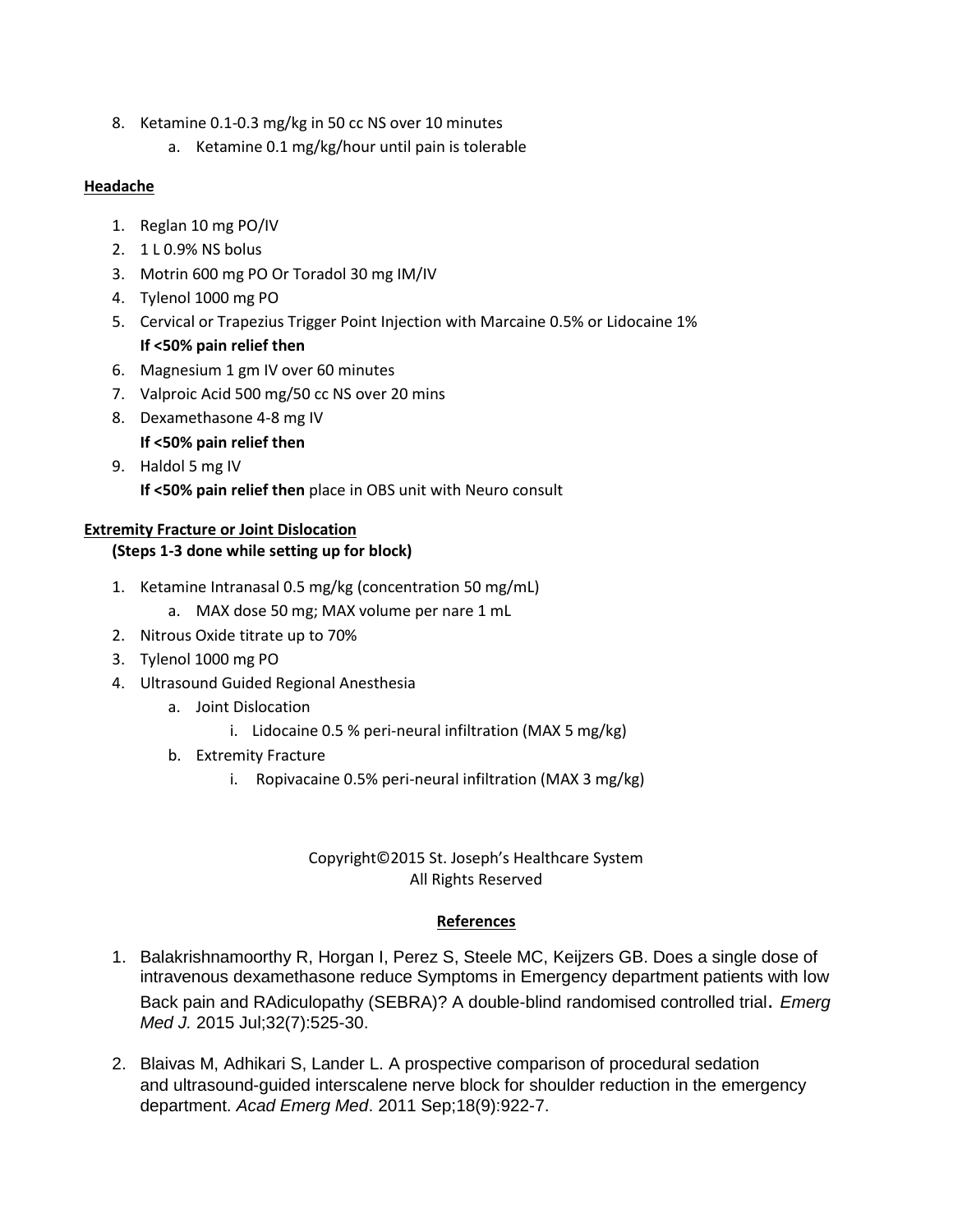- 3. [Colman I,](http://www.ncbi.nlm.nih.gov/pubmed/?term=Colman%20I%5BAuthor%5D&cauthor=true&cauthor_uid=18541610) [Friedman BW,](http://www.ncbi.nlm.nih.gov/pubmed/?term=Friedman%20BW%5BAuthor%5D&cauthor=true&cauthor_uid=18541610) [Brown MD,](http://www.ncbi.nlm.nih.gov/pubmed/?term=Brown%20MD%5BAuthor%5D&cauthor=true&cauthor_uid=18541610) [Innes GD,](http://www.ncbi.nlm.nih.gov/pubmed/?term=Innes%20GD%5BAuthor%5D&cauthor=true&cauthor_uid=18541610) [Grafstein E,](http://www.ncbi.nlm.nih.gov/pubmed/?term=Grafstein%20E%5BAuthor%5D&cauthor=true&cauthor_uid=18541610) [Roberts TE,](http://www.ncbi.nlm.nih.gov/pubmed/?term=Roberts%20TE%5BAuthor%5D&cauthor=true&cauthor_uid=18541610) [Rowe BH.](http://www.ncbi.nlm.nih.gov/pubmed/?term=Rowe%20BH%5BAuthor%5D&cauthor=true&cauthor_uid=18541610) Parenteral dexamethasone for acute severe migraine headache: meta-analysis of randomised controlled trials for preventing recurrence. *BMJ.* 2008 Jun 14;336(7657):1359-61.
- 4. [Cleveland Clinic Algorithm](http://www.painmedicinenews.com/Clinical-Pain-Medicine/Article/09-15/Cleveland-Clinic-Algorithm-Reduces-Migraine-Opioid-Use-in-ED/33453/ses=ogst) (ctrl and click)
- 5. [Friedman](http://www.ncbi.nlm.nih.gov/pubmed/?term=Friedman%20BW%5BAuthor%5D&cauthor=true&cauthor_uid=26501533) BW, [Dym AA,](http://www.ncbi.nlm.nih.gov/pubmed/?term=Dym%20AA%5BAuthor%5D&cauthor=true&cauthor_uid=26501533) [Davitt M,](http://www.ncbi.nlm.nih.gov/pubmed/?term=Davitt%20M%5BAuthor%5D&cauthor=true&cauthor_uid=26501533) [Holden L,](http://www.ncbi.nlm.nih.gov/pubmed/?term=Holden%20L%5BAuthor%5D&cauthor=true&cauthor_uid=26501533) [Solorzano C,](http://www.ncbi.nlm.nih.gov/pubmed/?term=Solorzano%20C%5BAuthor%5D&cauthor=true&cauthor_uid=26501533) [Esses D,](http://www.ncbi.nlm.nih.gov/pubmed/?term=Esses%20D%5BAuthor%5D&cauthor=true&cauthor_uid=26501533) [Bijur PE,](http://www.ncbi.nlm.nih.gov/pubmed/?term=Bijur%20PE%5BAuthor%5D&cauthor=true&cauthor_uid=26501533) [Gallagher EJ.](http://www.ncbi.nlm.nih.gov/pubmed/?term=Gallagher%20EJ%5BAuthor%5D&cauthor=true&cauthor_uid=26501533) Naproxen With Cyclobenzaprine, Oxycodone/Acetaminophen, or Placebo for Treating Acute Low Back Pain: A Randomized Clinical Trial. *[JAMA.](http://www.ncbi.nlm.nih.gov/pubmed/26501533)* 2015 Oct 20;314(15):1572-80.
- 6. Fahmida Ghaderibarmi, Nader Tavakkoli, Mansoureh Togha.. Intravenous Valproate versus Subcutaneous Sumatriptan in Acute Migraine Attack. *Acta Medica Iranica* 2015. 53(10):633-636
- 7. [Ferrini R,](http://www.ncbi.nlm.nih.gov/pubmed/?term=Ferrini%20R%5BAuthor%5D&cauthor=true&cauthor_uid=15330376) [Paice JA.](http://www.ncbi.nlm.nih.gov/pubmed/?term=Paice%20JA%5BAuthor%5D&cauthor=true&cauthor_uid=15330376) .How to initiate and monitor infusional lidocaine for severe and/or neuropathic pain. *[J Support Oncol](http://www.ncbi.nlm.nih.gov/pubmed/15330376)*. 2004 Jan-Feb;2(1):90-4
- 8. [Galer](http://www.ncbi.nlm.nih.gov/pubmed/?term=Galer%20BS%5BAuthor%5D&cauthor=true&cauthor_uid=15563741) BS, [Gammaitoni AR,](http://www.ncbi.nlm.nih.gov/pubmed/?term=Gammaitoni%20AR%5BAuthor%5D&cauthor=true&cauthor_uid=15563741) [Oleka N,](http://www.ncbi.nlm.nih.gov/pubmed/?term=Oleka%20N%5BAuthor%5D&cauthor=true&cauthor_uid=15563741) [Jensen MP,](http://www.ncbi.nlm.nih.gov/pubmed/?term=Jensen%20MP%5BAuthor%5D&cauthor=true&cauthor_uid=15563741) [Argoff CE.](http://www.ncbi.nlm.nih.gov/pubmed/?term=Argoff%20CE%5BAuthor%5D&cauthor=true&cauthor_uid=15563741) Use of the lidocaine patch 5% in reducing intensity of various pain qualities reported by patients with low-back pain. *[Curr Med](http://www.ncbi.nlm.nih.gov/pubmed/15563741)  [Res Opin.](http://www.ncbi.nlm.nih.gov/pubmed/15563741)* 2004;20 Suppl 2:S5-12.
- 9. Gelfand AA, Goadsby PJ. A Neurologist's Guide to Acute Migraine Therapy in the Emergency Room. *The Neurohospitalist*. 2012;2(2):51-59.
- 10. Herres J, Chudnofsky CR, Manur R, Damiron K, Deitch K. [The use of](http://www.ncbi.nlm.nih.gov/pubmed/26585197) inhaled nitrous oxide for analgesia [in adult ED patients: a pilot study.](http://www.ncbi.nlm.nih.gov/pubmed/26585197)*Am J Emerg Med*. 2016 Feb;34(2):269-73.
- 11. [Kranke](http://www.ncbi.nlm.nih.gov/pubmed/?term=Kranke%20P%5BAuthor%5D&cauthor=true&cauthor_uid=26184397) P, [Jokinen J,](http://www.ncbi.nlm.nih.gov/pubmed/?term=Jokinen%20J%5BAuthor%5D&cauthor=true&cauthor_uid=26184397) [Pace NL,](http://www.ncbi.nlm.nih.gov/pubmed/?term=Pace%20NL%5BAuthor%5D&cauthor=true&cauthor_uid=26184397) [Schnabel A,](http://www.ncbi.nlm.nih.gov/pubmed/?term=Schnabel%20A%5BAuthor%5D&cauthor=true&cauthor_uid=26184397) [Hollmann MW,](http://www.ncbi.nlm.nih.gov/pubmed/?term=Hollmann%20MW%5BAuthor%5D&cauthor=true&cauthor_uid=26184397) [Hahnenkamp K,](http://www.ncbi.nlm.nih.gov/pubmed/?term=Hahnenkamp%20K%5BAuthor%5D&cauthor=true&cauthor_uid=26184397) [Eberhart](http://www.ncbi.nlm.nih.gov/pubmed/?term=Eberhart%20LH%5BAuthor%5D&cauthor=true&cauthor_uid=26184397)  [LH,](http://www.ncbi.nlm.nih.gov/pubmed/?term=Eberhart%20LH%5BAuthor%5D&cauthor=true&cauthor_uid=26184397) [Poepping DM,](http://www.ncbi.nlm.nih.gov/pubmed/?term=Poepping%20DM%5BAuthor%5D&cauthor=true&cauthor_uid=26184397) [Weibel S.](http://www.ncbi.nlm.nih.gov/pubmed/?term=Weibel%20S%5BAuthor%5D&cauthor=true&cauthor_uid=26184397) Continuous intravenous perioperative lidocaine infusion for postoperative pain and recovery*. [Cochrane Database Syst Rev.](http://www.ncbi.nlm.nih.gov/pubmed/26184397)* 2015 Jul 16;7.
- 12. [Linde M,](http://www.ncbi.nlm.nih.gov/pubmed/?term=Linde%20M%5BAuthor%5D&cauthor=true&cauthor_uid=23797677) [Mulleners WM,](http://www.ncbi.nlm.nih.gov/pubmed/?term=Mulleners%20WM%5BAuthor%5D&cauthor=true&cauthor_uid=23797677) [Chronicle EP,](http://www.ncbi.nlm.nih.gov/pubmed/?term=Chronicle%20EP%5BAuthor%5D&cauthor=true&cauthor_uid=23797677) [McCrory DC.](http://www.ncbi.nlm.nih.gov/pubmed/?term=McCrory%20DC%5BAuthor%5D&cauthor=true&cauthor_uid=23797677) Valproate (valproic acid or sodium valproate or a combination of the two) for the prophylaxis of episodicmigraine in adults. *[Cochrane Database Syst Rev.](http://www.ncbi.nlm.nih.gov/pubmed/23797677)* 2013 Jun 24;6
- 13. Moore RA, Derry S, Wiffen PJ, Straube S, Aldington DJ. [Overview review: Comparative efficacy](http://www.ncbi.nlm.nih.gov/pubmed/25530283)  [of oral ibuprofen and paracetamol \(acetaminophen\) across acute and chronic](http://www.ncbi.nlm.nih.gov/pubmed/25530283) pain conditions. *Eur J Pain*. 2015 Oct;19(9):1213-23
- 14. [Cohen V,](http://www.ncbi.nlm.nih.gov/pubmed/?term=Cohen%20V%5BAuthor%5D&cauthor=true&cauthor_uid=26581934) [Motov S,](http://www.ncbi.nlm.nih.gov/pubmed/?term=Motov%20S%5BAuthor%5D&cauthor=true&cauthor_uid=26581934) [Rockoff B,](http://www.ncbi.nlm.nih.gov/pubmed/?term=Rockoff%20B%5BAuthor%5D&cauthor=true&cauthor_uid=26581934) [Smith A,](http://www.ncbi.nlm.nih.gov/pubmed/?term=Smith%20A%5BAuthor%5D&cauthor=true&cauthor_uid=26581934) [Fromm C,](http://www.ncbi.nlm.nih.gov/pubmed/?term=Fromm%20C%5BAuthor%5D&cauthor=true&cauthor_uid=26581934) [Bosoy D,](http://www.ncbi.nlm.nih.gov/pubmed/?term=Bosoy%20D%5BAuthor%5D&cauthor=true&cauthor_uid=26581934) [Hossain R,](http://www.ncbi.nlm.nih.gov/pubmed/?term=Hossain%20R%5BAuthor%5D&cauthor=true&cauthor_uid=26581934) [Likourezos A,](http://www.ncbi.nlm.nih.gov/pubmed/?term=Likourezos%20A%5BAuthor%5D&cauthor=true&cauthor_uid=26581934) [Jellinek-](http://www.ncbi.nlm.nih.gov/pubmed/?term=Jellinek-Cohen%20SP%5BAuthor%5D&cauthor=true&cauthor_uid=26581934)[Cohen SP,](http://www.ncbi.nlm.nih.gov/pubmed/?term=Jellinek-Cohen%20SP%5BAuthor%5D&cauthor=true&cauthor_uid=26581934) [Marshall J.](http://www.ncbi.nlm.nih.gov/pubmed/?term=Marshall%20J%5BAuthor%5D&cauthor=true&cauthor_uid=26581934) Development of an opioid reduction protocol in an emergency department. Am *[J Health Syst Pharm.](http://www.ncbi.nlm.nih.gov/pubmed/26581934)* 2015 Dec 1;72(23):2080-6.
- 15. [Soleimanpour](http://www.ncbi.nlm.nih.gov/pubmed/?term=Soleimanpour%20H%5BAuthor%5D&cauthor=true&cauthor_uid=22559856) H, [Hassanzadeh K,](http://www.ncbi.nlm.nih.gov/pubmed/?term=Hassanzadeh%20K%5BAuthor%5D&cauthor=true&cauthor_uid=22559856) [Vaezi H,](http://www.ncbi.nlm.nih.gov/pubmed/?term=Vaezi%20H%5BAuthor%5D&cauthor=true&cauthor_uid=22559856) [Golzari SE,](http://www.ncbi.nlm.nih.gov/pubmed/?term=Golzari%20SE%5BAuthor%5D&cauthor=true&cauthor_uid=22559856) [Esfanjani RM,](http://www.ncbi.nlm.nih.gov/pubmed/?term=Esfanjani%20RM%5BAuthor%5D&cauthor=true&cauthor_uid=22559856) [Soleimanpour](http://www.ncbi.nlm.nih.gov/pubmed/?term=Soleimanpour%20M%5BAuthor%5D&cauthor=true&cauthor_uid=22559856) M. Effectiveness of intravenous lidocaine versus intravenous morphine for patients with renal colic in the emergency department. *[BMC Urol.](http://www.ncbi.nlm.nih.gov/pubmed/22559856)* 2012 May 4;12:13.